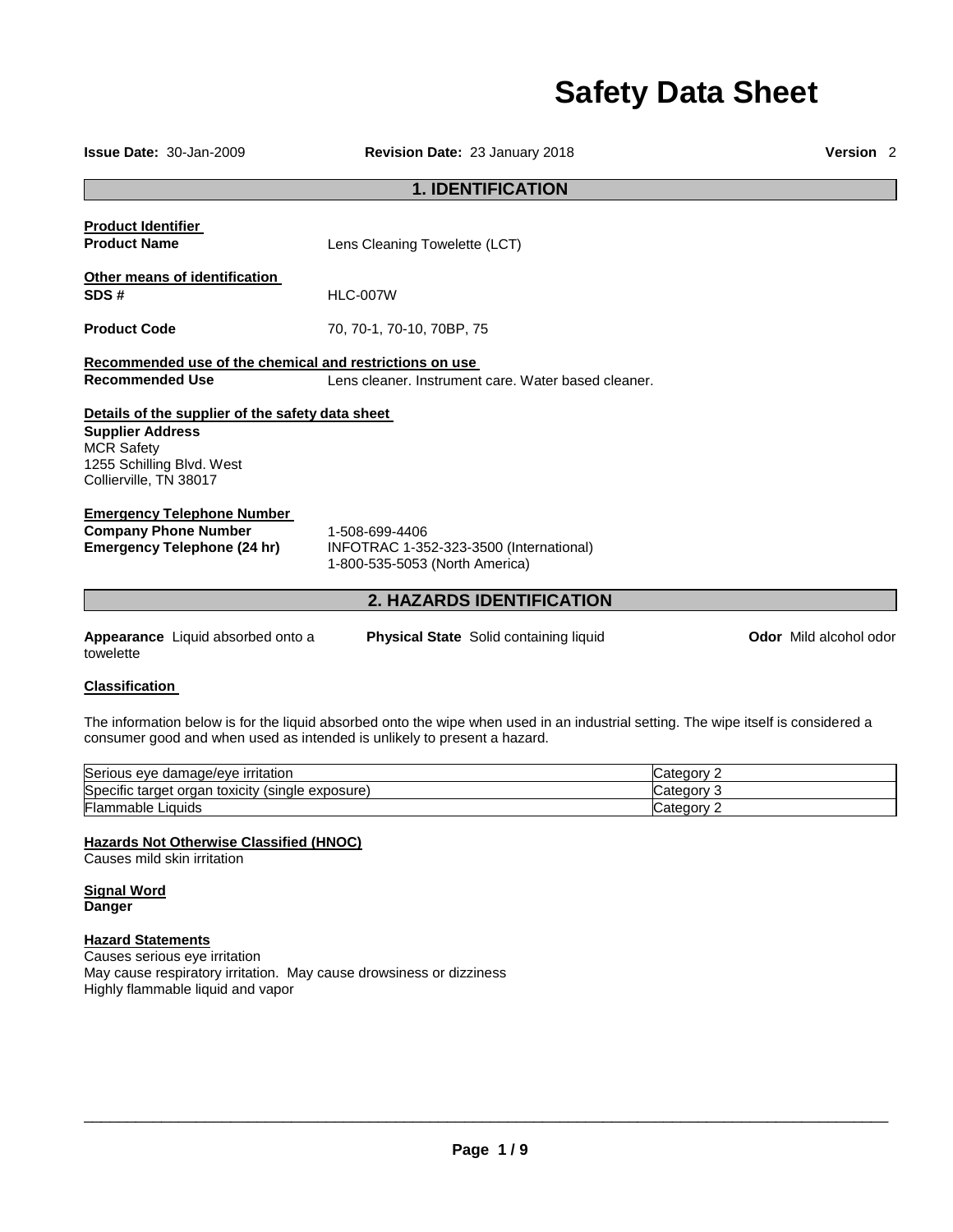

# **Precautionary Statements - Prevention**

Wash face, hands and any exposed skin thoroughly after handling Wear eye/face protection Avoid breathing dust/fume/gas/mist/vapors/spray Use only outdoors or in a well-ventilated area Keep away from heat/sparks/open flames/hot surfaces. — No smoking Keep container tightly closed Ground/bond container and receiving equipment Use explosion-proof equipment Use only non-sparking tools Take precautionary measures against static discharge Wear protective gloves/protective clothing/eye protection/face protection

### **Precautionary Statements - Response**

IF IN EYES: Rinse cautiously with water for several minutes. Remove contact lenses, if present and easy to do. Continue rinsing If eye irritation persists: Get medical advice/attention IF ON SKIN (or hair): Remove/Take off immediately all contaminated clothing. Rinse skin with water/shower IF INHALED: Remove victim to fresh air and keep at rest in a position comfortable for breathing Call a poison center or doctor/physician if you feel unwell IN CASE OF FIRE: Use CO2, dry chemical, or foam for extinction

# **Precautionary Statements - Storage**

Store locked up Store in a well-ventilated place. Keep container tightly closed Keep cool

#### **Precautionary Statements - Disposal**

Dispose of contents/container to an approved waste disposal plant

# **3. COMPOSITION/INFORMATION ON INGREDIENTS**

| <b>Chemical Name</b>            | CAS No             | Weight-%               |
|---------------------------------|--------------------|------------------------|
| Alcohol<br>Isopropyl            | $67 - 63 - 0$      | 20-30                  |
| Ethylene Glycol Monobutyl Ether | $1 - 76 - 2$<br>44 | $\overline{10}$<br>ົ∣ບ |

\*\*If Chemical Name/CAS No is "proprietary" and/or Weight-% is listed as a range, the specific chemical identity and/or percentage of composition has been withheld as a trade secret.\*\*

# **4. FIRST-AID MEASURES**

# **First Aid Measures**

| <b>Eve Contact</b>  | Rinse immediately with plenty of water, also under the eyelids, for at least 15 minutes. If<br>eye irritation persists: Get medical advice/attention. |
|---------------------|-------------------------------------------------------------------------------------------------------------------------------------------------------|
| <b>Skin Contact</b> | Wash with soap and water. If irritation persists or an allergic reaction occurs, call a<br>physician.                                                 |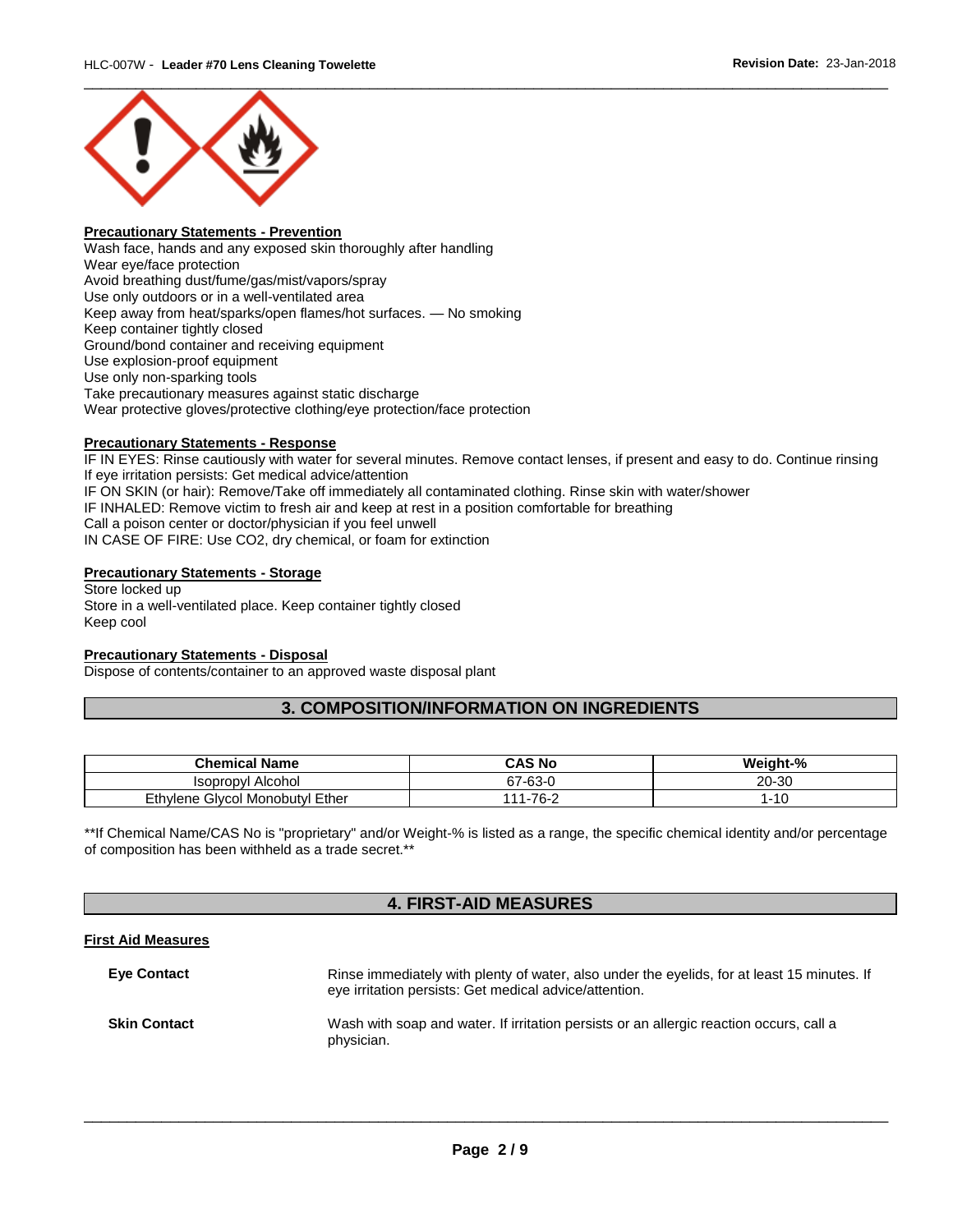| <b>Inhalation</b>                   | Remove victim to fresh air and keep at rest in a position comfortable for breathing. If<br>breathing is difficult, give oxygen. If breathing has stopped, give artificial respiration. If<br>symptoms persist, call a physician. |
|-------------------------------------|----------------------------------------------------------------------------------------------------------------------------------------------------------------------------------------------------------------------------------|
| Ingestion                           | Do not induce vomiting. Rinse mouth. Drink plenty of water. Never give anything by mouth<br>to a person who is unconscious or convulsing. Consult a physician.                                                                   |
| Most important symptoms and effects |                                                                                                                                                                                                                                  |

**Symptoms** Causes serious eye irritation. Causes mild skin irritation. May cause respiratory irritation. May cause drowsiness or dizziness. May cause nausea, vomiting, stomach ache, and diarrhea. Ingestion may cause central nervous system depression.

#### **Indication of any immediate medical attention and special treatment needed**

**Notes to Physician Treat symptomatically.** 

# **5. FIRE-FIGHTING MEASURES**

#### **Suitable Extinguishing Media**

Use extinguishing measures that are appropriate to local circumstances and the surrounding environment.

**Unsuitable Extinguishing Media** Not determined.

#### **Specific Hazards Arising from the Chemical**

Flammable.

**Hazardous Combustion Products** Carbon oxides.

**Sensitivity to Mechanical Impact** Not sensitive. **Sensitivity to Static Discharge** Yes.

#### **Protective equipment and precautions for firefighters**

As in any fire, wear self-contained breathing apparatus pressure-demand, MSHA/NIOSH (approved or equivalent) and full protective gear.

# **6. ACCIDENTAL RELEASE MEASURES**

# **Personal precautions, protective equipment and emergency procedures**

**Personal Precautions** Use personal protective equipment as required. Avoid contact with eyes and skin. Remove all sources of ignition.

**Environmental Precautions** See Section 12 for additional Ecological Information.

#### **Methods and material for containment and cleaning up**

**Methods for Clean-Up** Use personal protective equipment as required. Wipe or soak up with absorbent material for disposal. Pick up and transfer to properly labeled containers.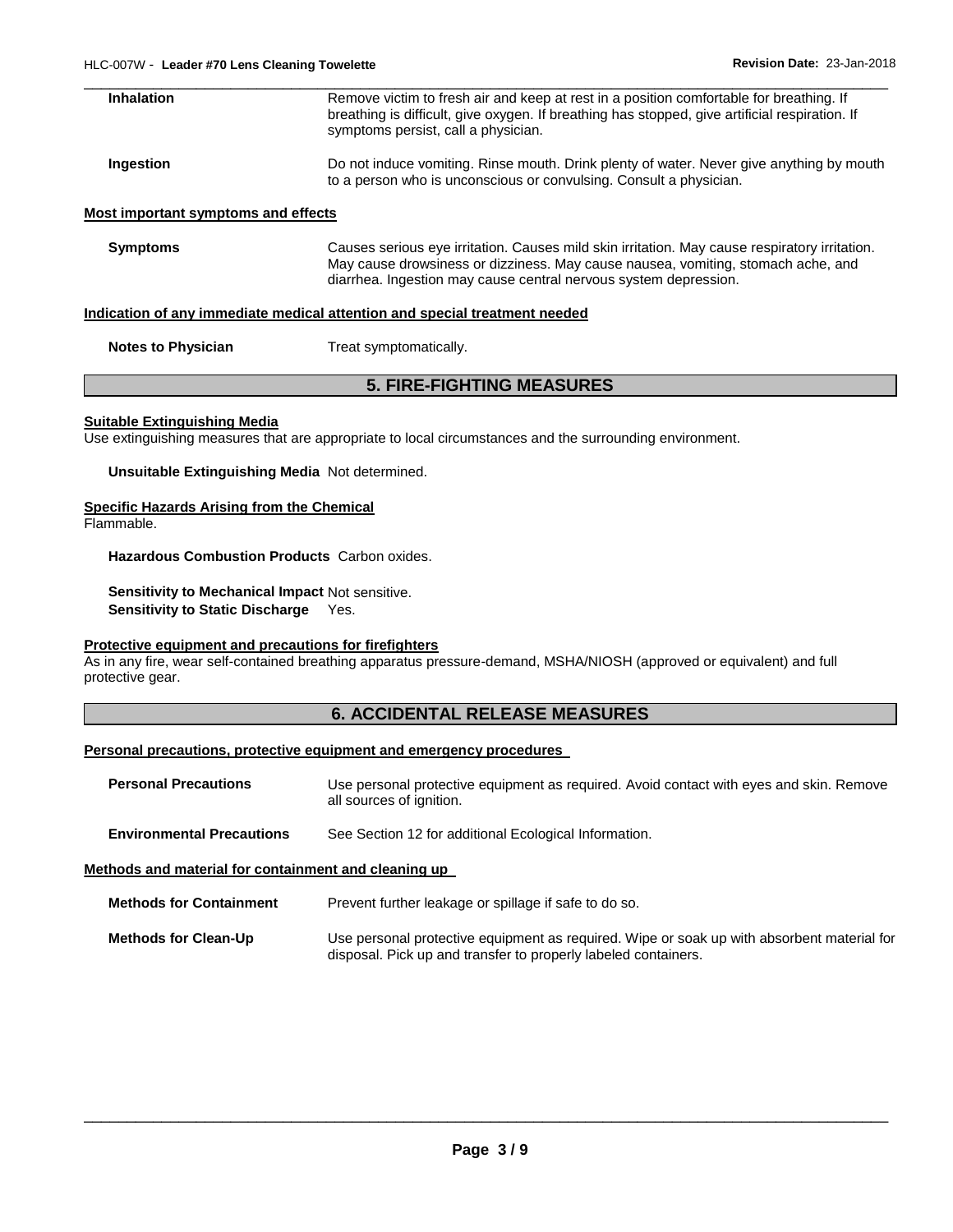# \_\_\_\_\_\_\_\_\_\_\_\_\_\_\_\_\_\_\_\_\_\_\_\_\_\_\_\_\_\_\_\_\_\_\_\_\_\_\_\_\_\_\_\_\_\_\_\_\_\_\_\_\_\_\_\_\_\_\_\_\_\_\_\_\_\_\_\_\_\_\_\_\_\_\_\_\_\_\_\_\_\_\_\_\_\_\_\_\_\_\_\_\_ **7. HANDLING AND STORAGE**

#### **Precautions for safe handling**

**Advice on Safe Handling** Handle in accordance with good industrial hygiene and safety practice. Avoid contact with skin, eyes or clothing. Wear appropriate personal protective equipment. Keep away from heat, sparks, flame and other sources of ignition (i.e., pilot lights, electric motors and static electricity). Keep out of the reach of children. **Conditions for safe storage, including any incompatibilities**

| <b>Storage Conditions</b> | Keep away from incompatible materials, open flames, and high temperatures. Keep<br>container tightly closed and store in a cool, dry and well-ventilated place. Keep out of the<br>reach of children. |
|---------------------------|-------------------------------------------------------------------------------------------------------------------------------------------------------------------------------------------------------|
|                           |                                                                                                                                                                                                       |

**Incompatible Materials Strong oxidizing agents. Acids. Chlorinated compounds.** 

# **8. EXPOSURE CONTROLS/PERSONAL PROTECTION**

# **Exposure Guidelines**

| <b>Chemical Name</b>            | <b>ACGIH TLV</b> | <b>OSHA PEL</b>                      | <b>NIOSH IDLH</b>            |
|---------------------------------|------------------|--------------------------------------|------------------------------|
| Isopropyl Alcohol               | STEL: 400 ppm    | TWA: 400 ppm                         | <b>IDLH: 2000 ppm</b>        |
| 67-63-0                         | TWA: 200 ppm     | TWA: $980 \text{ mg/m}^3$            | <b>TWA: 400 ppm</b>          |
|                                 |                  | (vacated) TWA: 400 ppm               | TWA: 980 mg/m $3$            |
|                                 |                  | (vacated) TWA: 980 mg/m <sup>3</sup> | STEL: 500 ppm                |
|                                 |                  | (vacated) STEL: 500 ppm              | STEL: 1225 mg/m <sup>3</sup> |
|                                 |                  | (vacated) STEL: 1225 mg/m $3$        |                              |
| Ethylene Glycol Monobutyl Ether | TWA: 20 ppm      | TWA: 50 ppm                          | IDLH: 700 ppm                |
| 111-76-2                        |                  | TWA: 240 mg/m <sup>3</sup>           | TWA: 5 ppm                   |
|                                 |                  | (vacated) TWA: 25 ppm                | TWA: 24 mg/m <sup>3</sup>    |
|                                 |                  | (vacated) TWA: 120 mg/m <sup>3</sup> |                              |
|                                 |                  | (vacated) S*                         |                              |
|                                 |                  | $S^*$                                |                              |

# **Appropriate engineering controls**

**Engineering Controls Showers. Eyewash stations. Ventilation systems.** 

**Individual protection measures, such as personal protective equipment**

- **Eye/Face Protection** Avoid contact with eyes.
- **Skin and Body Protection** Protective gloves.

**Respiratory Protection** If exposure limits are exceeded or irritation is experienced, NIOSH/MSHA approved respiratory protection should be worn. Positive-pressure supplied air respirators may be required for high airborne contaminant concentrations. Respiratory protection must be provided in accordance with current local regulations.

**General Hygiene Considerations** Do not eat, drink or smoke when using this product. Remove and wash contaminated clothing before reuse. Provide regular cleaning of equipment, work areas and clothing.

# **9. PHYSICAL AND CHEMICAL PROPERTIES**

# **Information on basic physical and chemical properties**

| <b>Physical State</b><br>Appearance<br>Color | Solid containing liquid<br>Liquid absorbed onto a towelette<br>Colorless | <b>Odor</b><br><b>Odor Threshold</b> | Mild alcohol odor<br>No information available |
|----------------------------------------------|--------------------------------------------------------------------------|--------------------------------------|-----------------------------------------------|
|----------------------------------------------|--------------------------------------------------------------------------|--------------------------------------|-----------------------------------------------|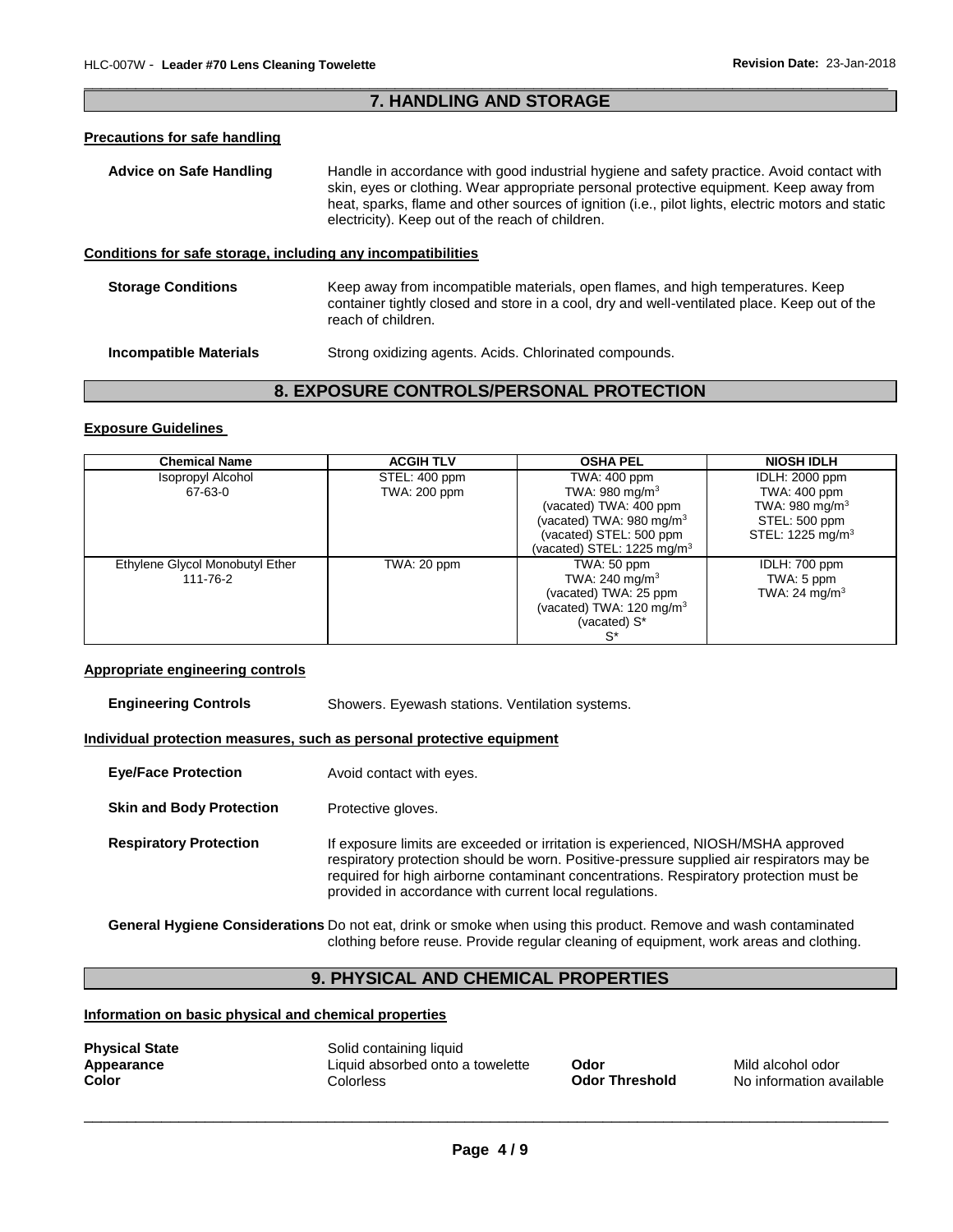| <b>Property</b>                     | <u>V:</u>      |
|-------------------------------------|----------------|
| рH                                  | $\overline{7}$ |
| <b>Melting Point/Freezing Point</b> | N۱             |
| <b>Boiling Point/Boiling Range</b>  | N              |
| <b>Flash Point</b>                  | 12             |
| <b>Evaporation Rate</b>             | N              |
| <b>Flammability (Solid, Gas)</b>    | N۰             |
| <b>Upper Flammability Limits</b>    | N              |
| <b>Lower Flammability Limit</b>     | N۰             |
| <b>Vapor Pressure</b>               | N١             |
| <b>Vapor Density</b>                | N١             |
| <b>Specific Gravity</b>             | N۱             |
| <b>Water Solubility</b>             | N۰             |
| Solubility in other solvents        | N۰             |
| <b>Partition Coefficient</b>        | N۱             |
| <b>Auto-ignition Temperature</b>    | N۱             |
| <b>Decomposition Temperature</b>    | N۰             |
| <b>Kinematic Viscosity</b>          | N۱             |
| <b>Dynamic Viscosity</b>            | N              |
| <b>Explosive Properties</b>         | N١             |
| <b>Oxidizing Properties</b>         | N              |
| <b>VOC Content</b>                  | N              |
|                                     |                |

**Melting Point/Freezing Point** No information available **No information available Flash Point** 12 °C / 54 °F **No information available Not determined No information available No information available No information available No information available Specific Gravity** No information available **No information available** No information available **Not determined No information available No information available Not determined Not determined Not determined** Not determined **No information available** 

# **10. STABILITY AND REACTIVITY**

\_\_\_\_\_\_\_\_\_\_\_\_\_\_\_\_\_\_\_\_\_\_\_\_\_\_\_\_\_\_\_\_\_\_\_\_\_\_\_\_\_\_\_\_\_\_\_\_\_\_\_\_\_\_\_\_\_\_\_\_\_\_\_\_\_\_\_\_\_\_\_\_\_\_\_\_\_\_\_\_\_\_\_\_\_\_\_\_\_\_\_\_\_

#### **Reactivity**

Not reactive under normal conditions.

#### **Chemical Stability**

Stable under recommended storage conditions.

#### **Possibility of Hazardous Reactions**

Hazardous polymerization does not occur.

**Hazardous Polymerization** Hazardous polymerization does not occur.

#### **Conditions to Avoid**

Heat, flames and sparks. Incompatible Materials.

#### **Incompatible Materials**

**Product Information** 

Strong oxidizing agents. Acids. Chlorinated compounds.

# **Hazardous Decomposition Products**

Carbon oxides.

# **11. TOXICOLOGICAL INFORMATION**

# **Information on likely routes of exposure**

| <b>Eve Contact</b>  | Causes serious eye damage.   |
|---------------------|------------------------------|
| <b>Skin Contact</b> | Causes mild skin irritation. |
| Inhalation          | Do not inhale.               |
| Ingestion           | Do not ingest.               |
|                     |                              |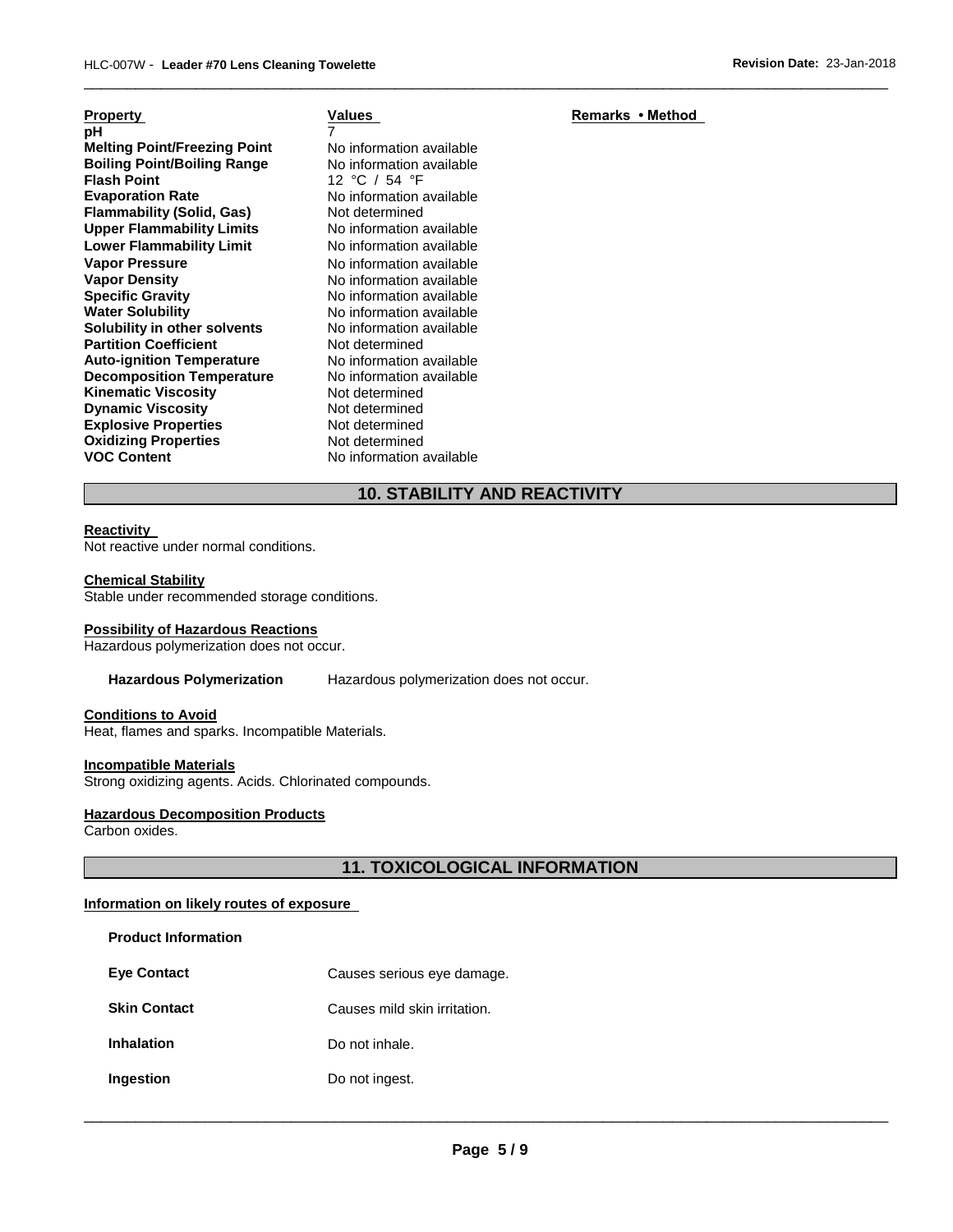# **Component Information**

| <b>Chemical Name</b>            | Oral LD50            | Dermal LD50                                                          | <b>Inhalation LC50</b>  |
|---------------------------------|----------------------|----------------------------------------------------------------------|-------------------------|
| <b>Isopropyl Alcohol</b>        | $= 4396$ mg/kg (Rat) | $= 12800$ mg/kg (Rat) = 12870                                        | $= 72.6$ mg/L (Rat) 4 h |
| 67-63-0                         |                      | mg/kg (Rabbit)                                                       |                         |
| Ethylene Glycol Monobutyl Ether | $= 470$ mg/kg (Rat)  | $= 2270$ mg/kg (Rat) = 220 mg/kg ( $= 2.21$ mg/L (Rat) 4 h = 450 ppm |                         |
| 111-76-2                        |                      | Rabbit)                                                              | 「Rat)4 h                |

\_\_\_\_\_\_\_\_\_\_\_\_\_\_\_\_\_\_\_\_\_\_\_\_\_\_\_\_\_\_\_\_\_\_\_\_\_\_\_\_\_\_\_\_\_\_\_\_\_\_\_\_\_\_\_\_\_\_\_\_\_\_\_\_\_\_\_\_\_\_\_\_\_\_\_\_\_\_\_\_\_\_\_\_\_\_\_\_\_\_\_\_\_

# **Information on physical, chemical and toxicological effects**

**Symptoms** Please see section 4 of this SDS for symptoms.

#### **Delayed and immediate effects as well as chronic effects from short and long-term exposure**

**Carcinogenicity** The table below indicates whether each agency has listed any ingredient as a carcinogen. However, the product as a whole has not been tested.

| <b>Chemical Name</b>      | <b>ACGIH</b> | <b>IARC</b> | NTP | <b>OSHA</b> |
|---------------------------|--------------|-------------|-----|-------------|
| Isopropyl Alcohol         |              | Group 3     |     |             |
| 67-63-0                   |              |             |     |             |
| Ethylene Glycol Monobutyl | A3           | Group 3     |     |             |
| Ether                     |              |             |     |             |
| 111-76-2                  |              |             |     |             |

#### **Legend**

*ACGIH (American Conference of Governmental Industrial Hygienists) A3 - Animal Carcinogen IARC (International Agency for Research on Cancer) Group 3 IARC components are "not classifiable as human carcinogens"* 

*OSHA (Occupational Safety and Health Administration of the US Department of Labor)*

*X - Present* 

**STOT - single exposure** May cause respiratory irritation. May cause drowsiness or dizziness.

**Chronic toxicity Avoid repeated exposure. Contains a known or suspected reproductive toxin.** 

### **Numerical measures of toxicity**

Not determined

# **12. ECOLOGICAL INFORMATION**

#### **Ecotoxicity**

The product is not classified as environmentally hazardous. However, this does not exclude the possibility that large or frequent spills can have a harmful or damaging effect on the environment.

# **Component Information**

| <b>Chemical Name</b>                           | Algae/aquatic plants                                                                               | <b>Fish</b>                                                                                                                                                           | <b>Toxicity to</b><br>microorganisms | <b>Crustacea</b>                                                                      |
|------------------------------------------------|----------------------------------------------------------------------------------------------------|-----------------------------------------------------------------------------------------------------------------------------------------------------------------------|--------------------------------------|---------------------------------------------------------------------------------------|
| Isopropyl Alcohol<br>67-63-0                   | 1000: 96 h Desmodesmus<br>subspicatus mg/L EC50<br>1000: 72 h Desmodesmus<br>subspicatus mg/L EC50 | 9640: 96 h Pimephales<br>promelas mg/L LC50 flow-<br>through 11130: 96 h<br>Pimephales promelas mg/L<br>LC50 static 1400000: 96 h<br>Lepomis macrochirus ug/L<br>LC50 |                                      | 13299: 48 h Daphnia magna<br>mg/L EC50                                                |
| Ethylene Glycol Monobutyl<br>Ether<br>111-76-2 |                                                                                                    | 1490: 96 h Lepomis<br>macrochirus mg/L LC50<br>static 2950: 96 h Lepomis<br>macrochirus mg/L LC50                                                                     |                                      | 1698 - 1940: 24 h Daphnia<br>magna mg/L EC50 1000: 48<br>h Daphnia magna mg/L<br>EC50 |

# **Persistence/Degradability**

Not determined.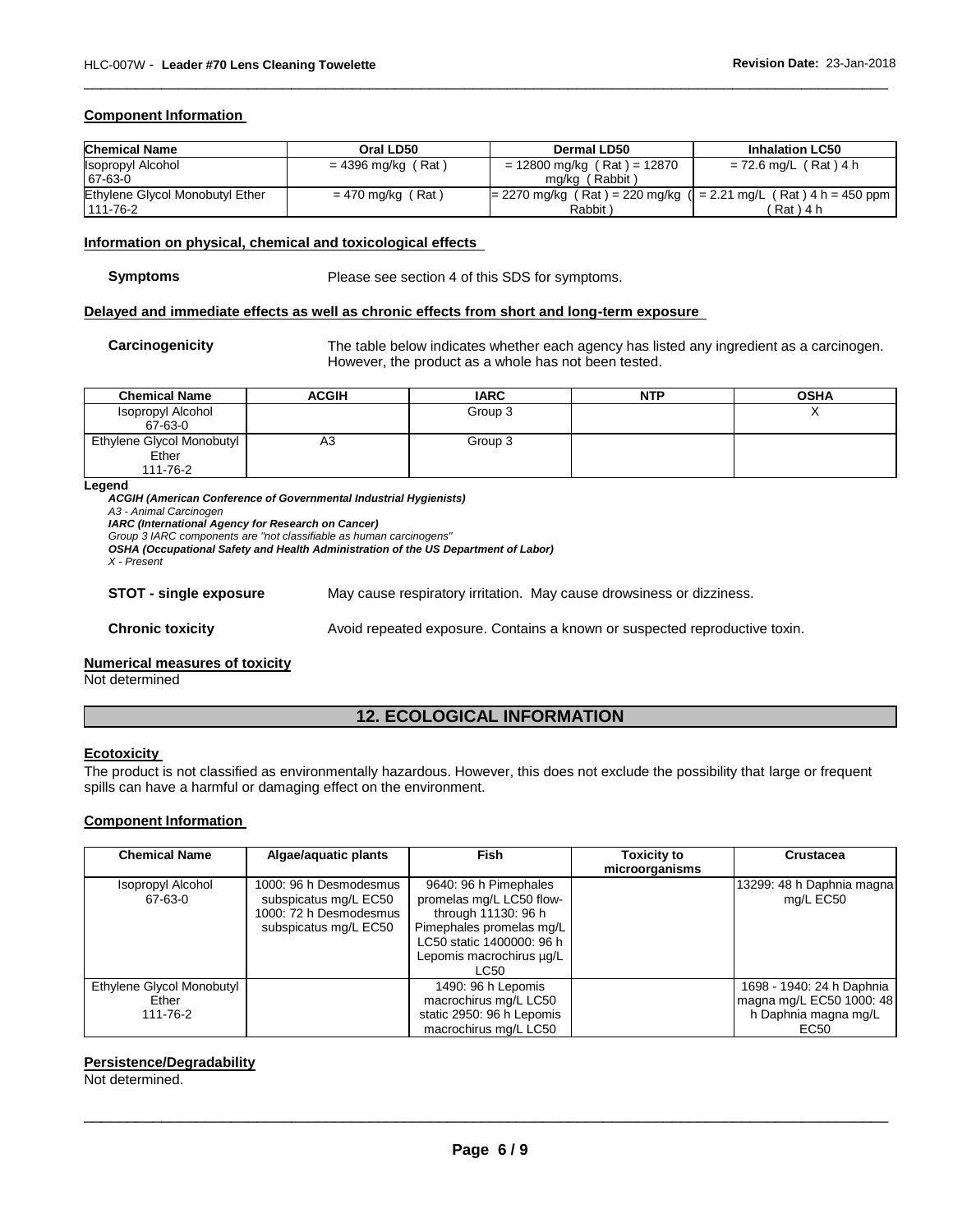# **Bioaccumulation**

Not determined.

# **Mobility**

| <b>Chemical Name</b>                        | <b>Partition Coefficient</b> |
|---------------------------------------------|------------------------------|
| Isopropyl Alcohol<br>67-63-0                | 0.05                         |
| Ethylene Glycol Monobutyl Ether<br>111-76-2 | 0.81                         |

\_\_\_\_\_\_\_\_\_\_\_\_\_\_\_\_\_\_\_\_\_\_\_\_\_\_\_\_\_\_\_\_\_\_\_\_\_\_\_\_\_\_\_\_\_\_\_\_\_\_\_\_\_\_\_\_\_\_\_\_\_\_\_\_\_\_\_\_\_\_\_\_\_\_\_\_\_\_\_\_\_\_\_\_\_\_\_\_\_\_\_\_\_

# **Other Adverse Effects**

Not determined

# **13. DISPOSAL CONSIDERATIONS**

# **Waste Treatment Methods**

| <b>Disposal of Wastes</b>     | This material, as supplied, is not a hazardous waste according to Federal regulations (40<br>CFR 261). This material could become a hazardous waste if it is mixed with or otherwise<br>comes in contact with a hazardous waste, if chemical additions are made to this material, or<br>if the material is processed or otherwise altered. Consult 40 CFR 261 to determine whether<br>the altered material is a hazardous waste. Consult the appropriate state, regional, or local<br>regulations for additional requirements. |
|-------------------------------|--------------------------------------------------------------------------------------------------------------------------------------------------------------------------------------------------------------------------------------------------------------------------------------------------------------------------------------------------------------------------------------------------------------------------------------------------------------------------------------------------------------------------------|
| <b>Contaminated Packaging</b> | Disposal should be in accordance with applicable regional, national and local laws and<br>regulations.                                                                                                                                                                                                                                                                                                                                                                                                                         |

# **California Hazardous Waste Status**

| <b>Chemical Name</b>             | California Hazardous Waste Status |  |  |  |  |
|----------------------------------|-----------------------------------|--|--|--|--|
| Isopropyl Alcohol                | Toxic                             |  |  |  |  |
| 67-63-0                          | lanitable                         |  |  |  |  |
|                                  |                                   |  |  |  |  |
| <b>14. TRANSPORT INFORMATION</b> |                                   |  |  |  |  |

| <b>Note</b> | Please see current shipping paper for most up to date shipping information, including<br>exemptions and special circumstances. |
|-------------|--------------------------------------------------------------------------------------------------------------------------------|
| <u>DOT</u>  | Not regulated                                                                                                                  |
| <u>IATA</u> | Not regulated                                                                                                                  |
| <b>IMDG</b> | Not regulated                                                                                                                  |

# **15. REGULATORY INFORMATION**

# **International Inventories**

| <b>Chemical Name</b>               | <b>TSCA</b> | <b>DSL</b> | <b>NDSL</b> | <b>EINECS</b> | <b>ELINCS</b> | <b>ENCS</b> | <b>IECSC</b> | <b>KECL</b> | <b>PICCS</b> | <b>AICS</b> |
|------------------------------------|-------------|------------|-------------|---------------|---------------|-------------|--------------|-------------|--------------|-------------|
| <b>Isopropyl Alcohol</b>           | Present     |            |             | Present       |               | Present     |              | Present     |              |             |
| Ethylene Glycol Monobutyl<br>Ether | Present     |            |             | Present       |               | Present     |              | Present     |              | ↗           |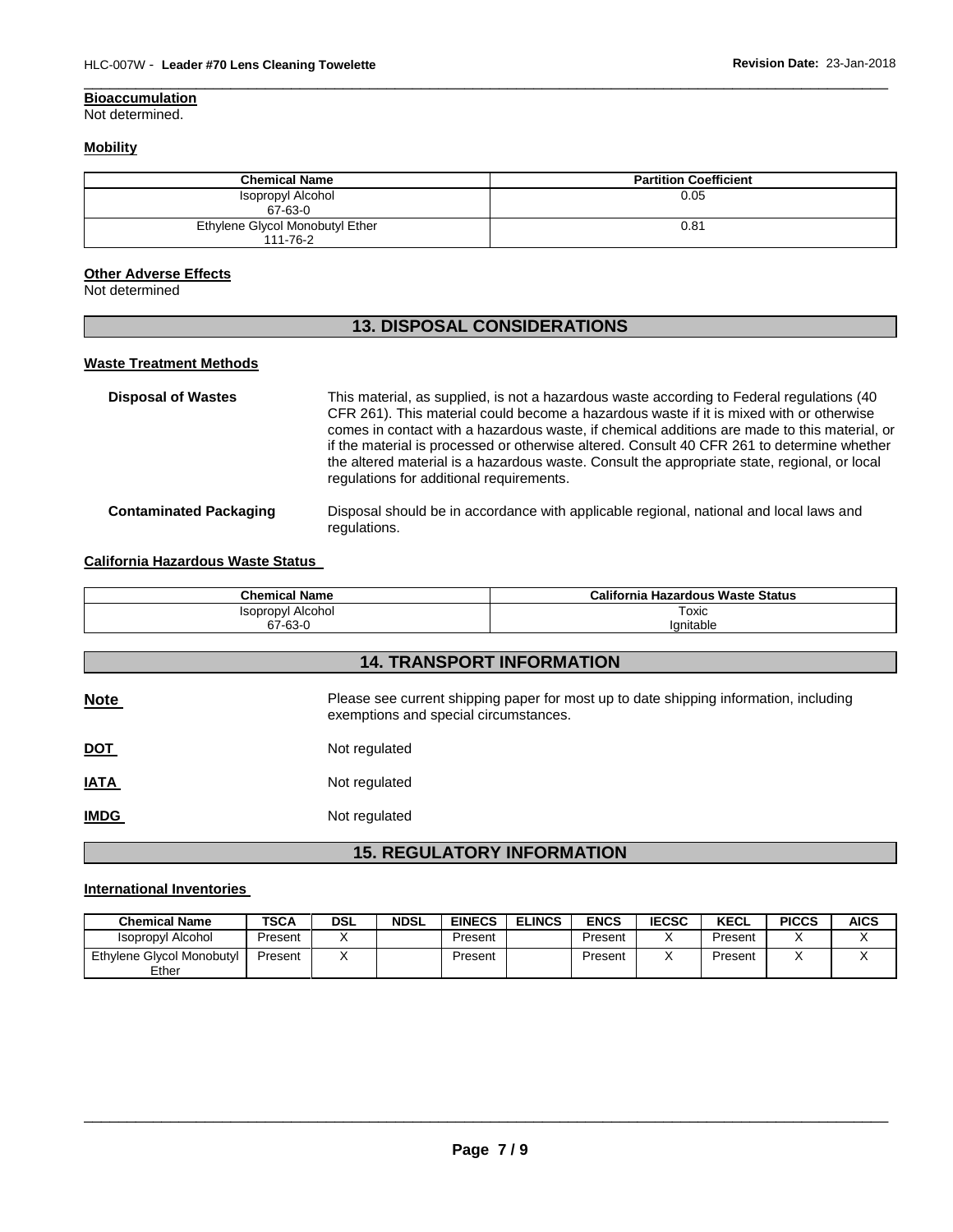## **Legend:**

*TSCA - United States Toxic Substances Control Act Section 8(b) Inventory* 

*DSL/NDSL - Canadian Domestic Substances List/Non-Domestic Substances List* 

*EINECS/ELINCS - European Inventory of Existing Chemical Substances/European List of Notified Chemical Substances* 

*ENCS - Japan Existing and New Chemical Substances* 

*IECSC - China Inventory of Existing Chemical Substances* 

*KECL - Korean Existing and Evaluated Chemical Substances* 

*PICCS - Philippines Inventory of Chemicals and Chemical Substances* 

*AICS - Australian Inventory of Chemical Substances* 

#### **US Federal Regulations**

#### **CERCLA**

This material, as supplied, does not contain any substances regulated as hazardous substances under the Comprehensive Environmental Response Compensation and Liability Act (CERCLA) (40 CFR 302) or the Superfund Amendments and Reauthorization Act (SARA) (40 CFR 355).

\_\_\_\_\_\_\_\_\_\_\_\_\_\_\_\_\_\_\_\_\_\_\_\_\_\_\_\_\_\_\_\_\_\_\_\_\_\_\_\_\_\_\_\_\_\_\_\_\_\_\_\_\_\_\_\_\_\_\_\_\_\_\_\_\_\_\_\_\_\_\_\_\_\_\_\_\_\_\_\_\_\_\_\_\_\_\_\_\_\_\_\_\_

# **SARA 311/312 Hazard Categories**

| Acute Health Hazard               | Yes |
|-----------------------------------|-----|
| Chronic Health Hazard             | Yes |
| Fire Hazard                       | N٥  |
| Sudden Release of Pressure Hazard | N٥  |
| <b>Reactive Hazard</b>            | N٥  |

#### **SARA 313**

| <b>Chemical Name</b>                       | <b>CAS No</b> | Weight-%                           | <b>SARA 313 - Threshold</b><br>Values % |
|--------------------------------------------|---------------|------------------------------------|-----------------------------------------|
| Isopropyl Alcohol - 67-63-0                | 67-63-0       | ົ                                  |                                         |
| Ethylene Glycol Monobutyl Ether - 111-76-2 | 111-76-2      | $\overline{\phantom{a}}$<br>J. 1 Z | í.U                                     |

#### **CWA (Clean Water Act)**

This product does not contain any substances regulated as pollutants pursuant to the Clean Water Act (40 CFR 122.21 and 40 CFR 122.42)

# **US State Regulations**

#### **California Proposition 65**

This product does not contain any Proposition 65 chemicals.

#### **U.S. State Right-to-Know Regulations**

| <b>Chemical Name</b>                        | <b>New Jersey</b> | <b>Massachusetts</b> | Pennsylvania |
|---------------------------------------------|-------------------|----------------------|--------------|
| Isopropyl Alcohol<br>67-63-0                |                   |                      |              |
| Ethylene Glycol Monobutyl Ether<br>111-76-2 |                   |                      |              |